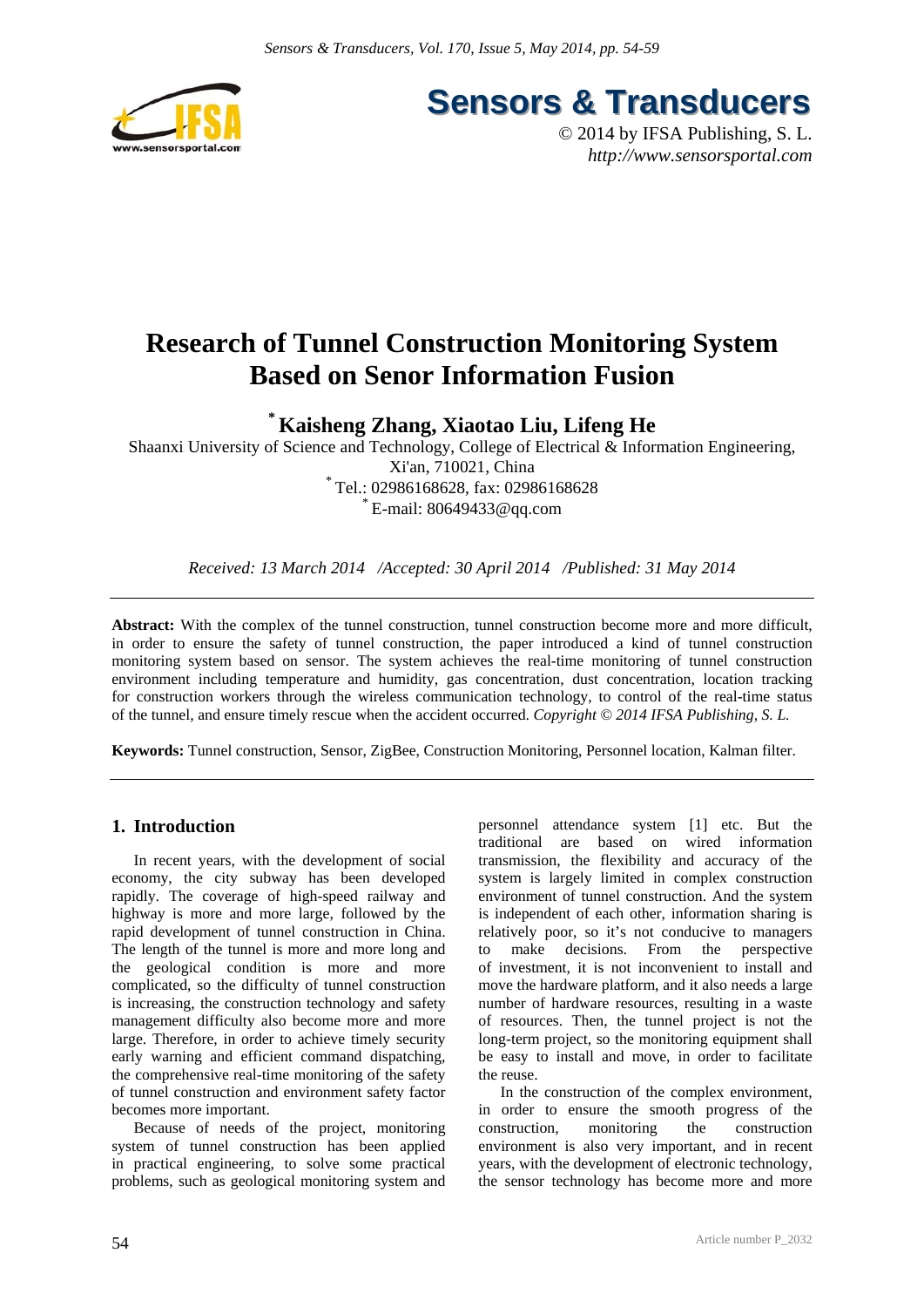mature, so the environment monitoring system based on sensor in tunnel construction monitoring is particularly important. In recent years, with the development of wireless communication technology, Internet of things based on ZigBee technology has been developing rapidly, more and more shows its unique advantages, is widely used in various aspects, in tunnel construction monitoring system, especially the personnel positioning system also reflects its obvious advantages.

#### **2. General System Design**

Design of tunnel construction monitoring system based on sensor is mainly divided into two parts of the construction of environmental monitoring and personnel the system construction of positioning, mainly consists of temperature and humidity sensor, gas sensor and the dust sensor nodes in the tunnel, fixed reference node, routing node, wireless gateway, located nodes carried by the construction personnel and PC monitoring system. The system structure diagram is shown in Fig. 1.



**Fig. 1.** System structure diagram.

Construction of the tunnel is a long and narrow, closed environment, and accident prone space, so it is necessary to ensure the safety of construction personnel by monitoring the construction environment. The corresponding data of sensor nodes will be collected and sent to PC by the reference node and wireless gateway. Then the system monitors the current construction of environmental through the analysis of data, in order to facilitate the managers of construction to make decisions when the construction environment is not conducive to the work.

Tunnel construction are always underground construction, there may be many sudden accident, so we can track the position of the construction personnel to ensure the timely rescue of sudden accident. Positioning system of construction personnel is achieved by received signal strength indication algorithm. The position of the reference node is set by management personnel, located nodes carried by the construction personnel determine our position through communication with reference node nearby and then its location is transferred to the wireless gateway, and achieves the location of the personnel positioning tracking in PC monitor system through some process.

#### **3. System Hardware Design**

The sensor nodes mainly realize data acquisition and network transmission function, so the part of the hardware includes sensors, wireless transceiver module and a micro controller. The sensor module is used to collect the monitoring region data, then the amplified data signal will be sent to the processor to process. The processor module interprets the data signal of the analog to digital conversion, and then sends out the processed data from the antenna issue.

As environmental parameters, temperature and humidity are particularly important in half-closed environment of tunnel construction, so we should choose the appropriate sensor to monitor them. Temperature and humidity sensors are SHT11 of the Swiss company Sensirion, the chip integrates temperature and humidity sensor, signal amplifier, A/D converter, calibration data storage area and the standard I2C bus circuit. The combination of the sensor and the circuit part makes its performance more excellent: first, the increasing effect of amplifier on signal enhances anti-jamming performance of the sensor, which has long term stability, and the sensitivity of sensor on the interference noise is lowered as A/D conversions are finished at the same time. Secondly, of the calibration data loaded in the sensor makes it has good interchangeability between the sensors. The I2C interface makes it easy to connect the sensor and microprocessor, simplifying the interface mode, reducing the cost of hardware. Characteristics of the sensor such as Long term stability and strong interchangeability are suitable for many data acquisition system based on sensor, and its simple Interface and direct digital output is also in line with the requirements of ZigBee wireless communication technology, so it is suitable for the construction monitoring system.

In the tunnel engineering there may be gas and other harmful gases, causing some damage to the human body, so it is necessary to take measures for detection. Gas sensor use MH-440V/D infrared gas sensor, which is a common type of micro intelligent sensor, detecting the gas volume fraction in the air using the non dispersive infrared principle. The sensor has good selectivity, and stable performance, long service life, with analog output and serial communication function, is convenient for detection. It's widely applied in environment with the presence of combustible and explosive gas,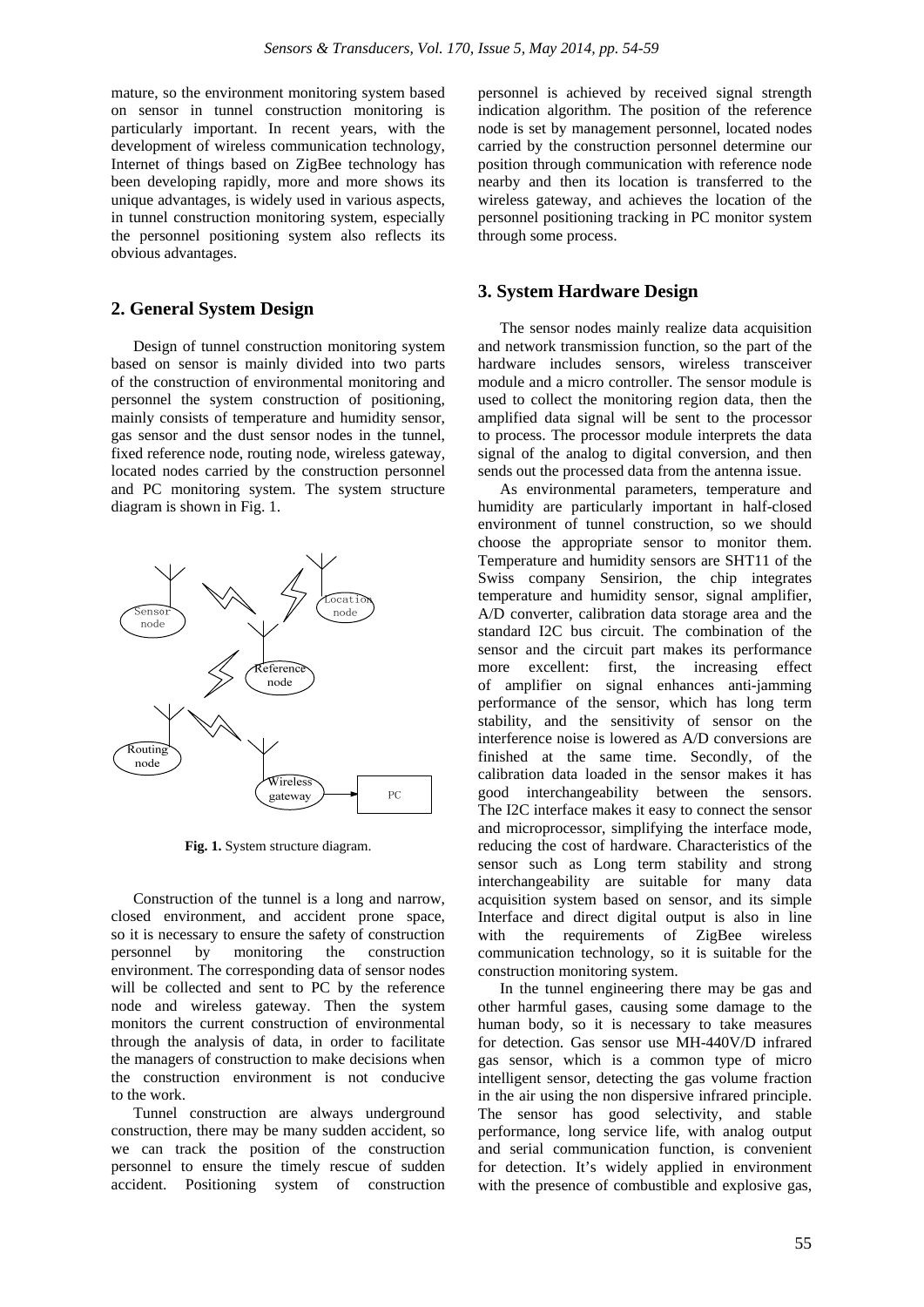so the sensor is useful in the gas monitoring in special environment.

In the tunnel construction process, operation such as blasting explosions will produce large amounts of dust, and high levels of dust is very harmful to the human body, so it is necessary to adopt measures to monitor dust in construction environment in order to reduce the harm of dust to the construction personnel. The type of dust sensor is GP2Y1010AU, it can measure the tiny particles larger than 0.8 microns, smoke and tobacco pollen perception generated, house dust, and it's easy to install because of it's small volume and light weight.

In the construction of underwater tunnel, pressure of tunnel is also an important environmental parameter, and it should be monitored in order to ensure the safety of underwater tunnel construction personnel. M55534B is an intelligent pressure sensor integrated with piezoresistive pressure sensor and the ADC interface of the SMD hybrid integrated circuit, with a 15 bit A/D converter with internal, which can be used for outputting the measuring pressure, and the sensor module contains 6 calibration value, used to put up high precision software compensation and result revision for the data. The MS5534B is a low voltage, low power consumption sensor, and with automatic power off function, can communicates with microprocessors etc. through synchronous serial interface.

The reference node adopts CC2430 [2], it is a kind of wireless microcontroller with classic 8051 microprocessor as the kernel, including a radio frequency transceiver and a compact and efficient 8051 micro controller, and a separate sleep mode frequency timer, which can work in international license free band, with low power consumption, ultra low cost, easy to realize miniaturization and scale of nodes. Wireless sensor node function is also realized by CC2430, the 8051 micro controller in the chip can meet the sensor node's needs of preliminary data processing and wireless communication.

Location nodes are mobile nodes carried by construction personnel, are mainly used to realize positioning function, so CC2431 containing Blind nodes engine module is needed to choose, CC2431 has included some basic functions of CC2430, besides, because it is based on CC2430 joined in the wireless location based on IEEE 802. 15. 4 standard engine [3], the Blind nodes engine supports 3-16 nodes localization operation, and it has high positioning accuracy, short positioning time, low power consumption, it is very suitable for Blind nodes system design of the system.

Routing nodes can be constituted with CC2430 and the corresponding peripheral circuits, and CC2430 is the core. In the ZigBee network, routing nodes have three main functions: allow nodes to join the network; for data routing; assist his child node communication.

Wireless gateway is existed as the network coordinator in the system communication network, so it must be fully functional equipment, and also be

constituted with CC2430 as the core. The coordinator mainly works in the aspect of network building, network configuration, once the network is established, the coordinator's function is the same as function of the router

The system hardware structure diagram is shown in Fig. 2.



**Fig. 2.** System hardware structure diagram.

## **4. Equations**

After initialization, the network is established with wireless gateway as a coordinator, it sends radio beacon frames and accept access request from the node as the master node. After accessing the networks from a node, sensor nodes began to collect data and upload, reference node and determine its position, blind nodes are to join the network at any time by reference nodes to calculate its own position to realize Blind nodes.

#### **4.1. Environment Monitoring System**

Environment monitoring subsystem mainly includes the sensors' data acquisition and wireless transceiver, its working process is shown in Fig. 3. In data acquisition, the sensor node processor will do some certain processing for the data obtained according to the need, including type conversion, digital to analog conversion, etc. Sensor nodes have a data preliminary processed transmitted by wireless transceiver module and wireless gateway to upper computer monitoring system, upper computer system then fuse and process the data, and compare the thresholds set, judging whether data, such as temperature, gas concentration is unusual, if there are abnormal, it will inform related staff to take corresponding measures to prevent safety accidents in a timely manner through the alarm device.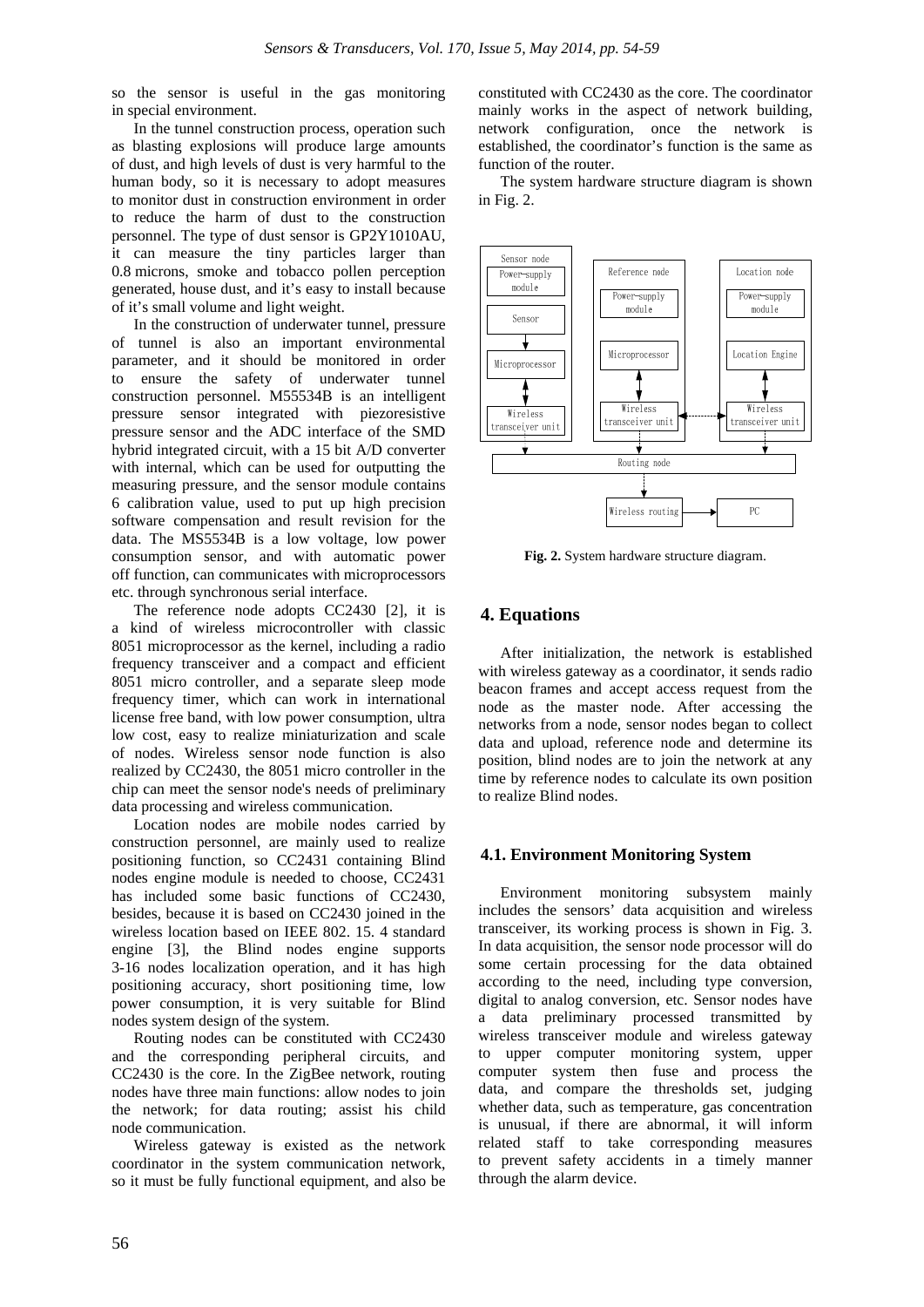

**Fig. 3.** Sensor nodes workflow.

#### **4.2. Personnel Location System**

Personnel location system uses RSSI algorithm to achieve by the communication between nodes and approaching the reference node to determine the positioning of the node that is the specific location of construction workers. RSSI is a wireless signal strength received by node. In RSSI-based positioning, transmitting known signal strength of the transmitting node, the receiving node calculates the propagation loss of strength of the received signal according to the signal. The use of theoretical and empirical models to transmission losses into the distance, and further use triangulation to determine the location of the node to be positioned. Signal attenuation model using the formula (1) is expressed as follows [4]:

$$
p(d) = p(d_0) - 10 \cdot n \cdot \log(\frac{d}{d_0}) -
$$
  
\n
$$
\begin{cases} nW \times WAF & nW < C \\ C \times WAF & nW \ge C \end{cases}
$$
 (1)

In the formula,  $p(d)$  [dBm] and  $p(d_0)$  denote the signal strength based on the distance of d and  $d_0$ ,  $p(d)$ is the actual measured RSSI, n is the same exponential decay,  $d/d_0$  indicates the ratio between the length of the path and the path loss factor, nW is the number of walls between the nodes and the base station, C denote the threshold signal that through the wall of said, WAF denote the path loss value added, nW represents signal attenuation factor through walls or obstacles.

Then using trilateration calculates the position of nodes. Fig. 4, known A, B, C, respectively, the coordinates of three nodes  $(x_A, y_A)$ ,  $(x_B, y_B)$ ,  $(x_c, y_c)$  assuming the coordinates of the positioning node O  $(x, y)$ , according to the following distance formula (2) between points:

$$
\begin{cases} \sqrt{x - x_A^2 + (y - y_A)^2} = d_A \\ \sqrt{x - x_B^2 + (y - y_B)^2} = d_B \\ \sqrt{x - x_C^2 + (y - y_C)^2} = d_C \end{cases}
$$
 (2)



**Fig. 4.** Sensor nodes workflow. Schematic diagram of the three edge measurement.

This formula (3) can calculate the coordinates of the nodes:

$$
\begin{bmatrix} x \\ y \end{bmatrix} = \begin{bmatrix} 2(x_A - x_C) & 2(y_A - y_C) \\ 2(x_B - x_C) & 2(y_B - y_C) \end{bmatrix}^T
$$
  
\n
$$
\begin{bmatrix} x_A^2 - x_C^2 + y_A^2 - y_C^2 - d_A^2 + d_C^2 \\ x_B^2 - x_C^2 + y_B^2 - y_C^2 - d_C^2 + d_B^2 \end{bmatrix}
$$
 (3)

Location system consists of reference nodes and location node. The reference node is a static node that is located in known positions. The nodes know their position and can send the position message to other reference nodes by a data packet, its work flow is shown in Fig. 5.



**Fig. 5.** Reference node work flow chart.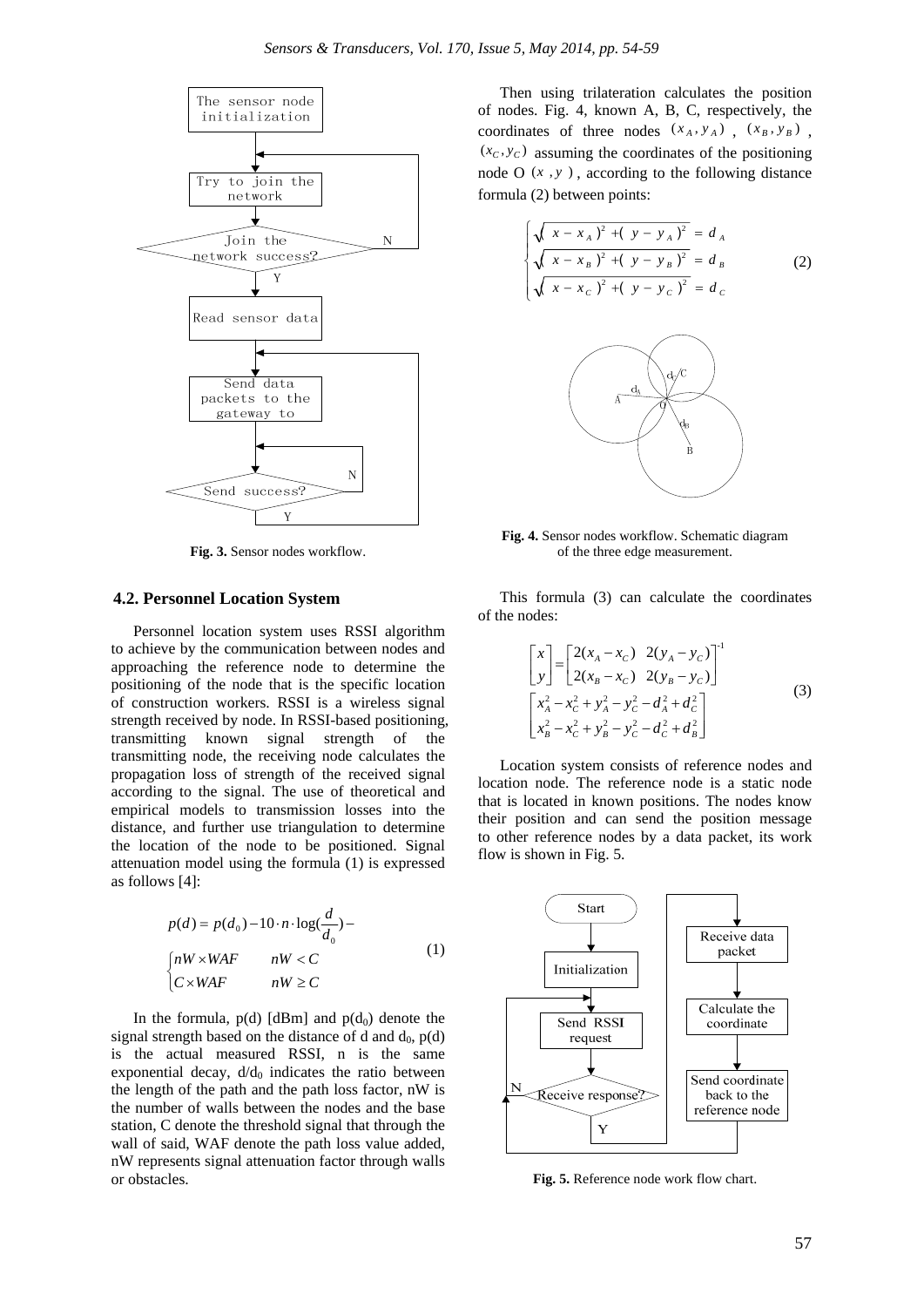The location node receives the signal of data packet from the reference node, obtaining location coordinates of the reference node and the corresponding RSSI value, and sends it to the location engine, then reads out its own position calculated by the positioning engine. The position information is sent to the nearest reference node through the wireless communication module and uploaded to the PC, to track the specific location of the construction personnel. The work flow is shown in Fig. 6.



**Fig. 6.** Location nodes work flow chart.

#### **4.3. Analysis of Kalman Filtering and Simulation**

The location method is based on RSSI ranging technology, because the RSSI is affected by environmental noise and the measured distance may have big error, so the data need to be processed. In this paper the system use the Kalman filter to process the measured distance to minimize the error.

Kalman filter gets the best estimate data of the physical parameters through a series of the actual measurements with errors, and estimate the current value of the signal according to the previous estimate and a recent observations. Kalman filter is an effective algorithm for optimal filtering of the Gauss process. It works better when the object model is accurate enough and system state and parameter is not mutated. Therefore, combination of Kalman filtering and location method can reduce the impact of noise on the system with filter function of Kalman filter and improve the precision of orientation.

Workflow of Kalman filter includes two stages: prediction and update [5]. In the prediction stage, estimation filter estimate the current state by the estimate of last state. In the update stage, filter optimizes predictions obtained in the prediction stage by observation in the current state, in order to obtain a more accurate estimate.

The paper gives a simulation example based on distance measurement: the observed is the distance data obtained from simulation mixed with white noise, then process the value in the MatLab with the Kalman filter. The number of sampling points is limited to 50, and the simulation results are shown in Fig. 7.



**Fig. 7.** The simulation result.

It can be seen from Fig. 7, the fluctuation of data curve is relatively smaller after the Kalman filter. It is more close to the real data curve, and data error is smaller, so it can give more precise location data in the location system.

#### **5. Conclusions**

The combination of Sensor technology and wireless communication technology not only reduces the complexity of the environmental monitoring system, and increase scope of the monitoring system, makes the monitoring more comprehensive. The technical characteristics of ZigBee such as low power consumption, automatic networking, dynamic routing, high reliability provides reliable, stable wireless communication base for monitoring system, to reduce the cost of the system and expand the monitoring region. The algorithm of Kalman filter is based on most simple algorithm, it improves the positioning accuracy, has high utility and market value. The ZigBee wireless communication technology solves the wiring trouble of traditional wired monitoring equipment and the inconvenience to expand. The system can effectively monitor comprehensive environment condition in tunnel